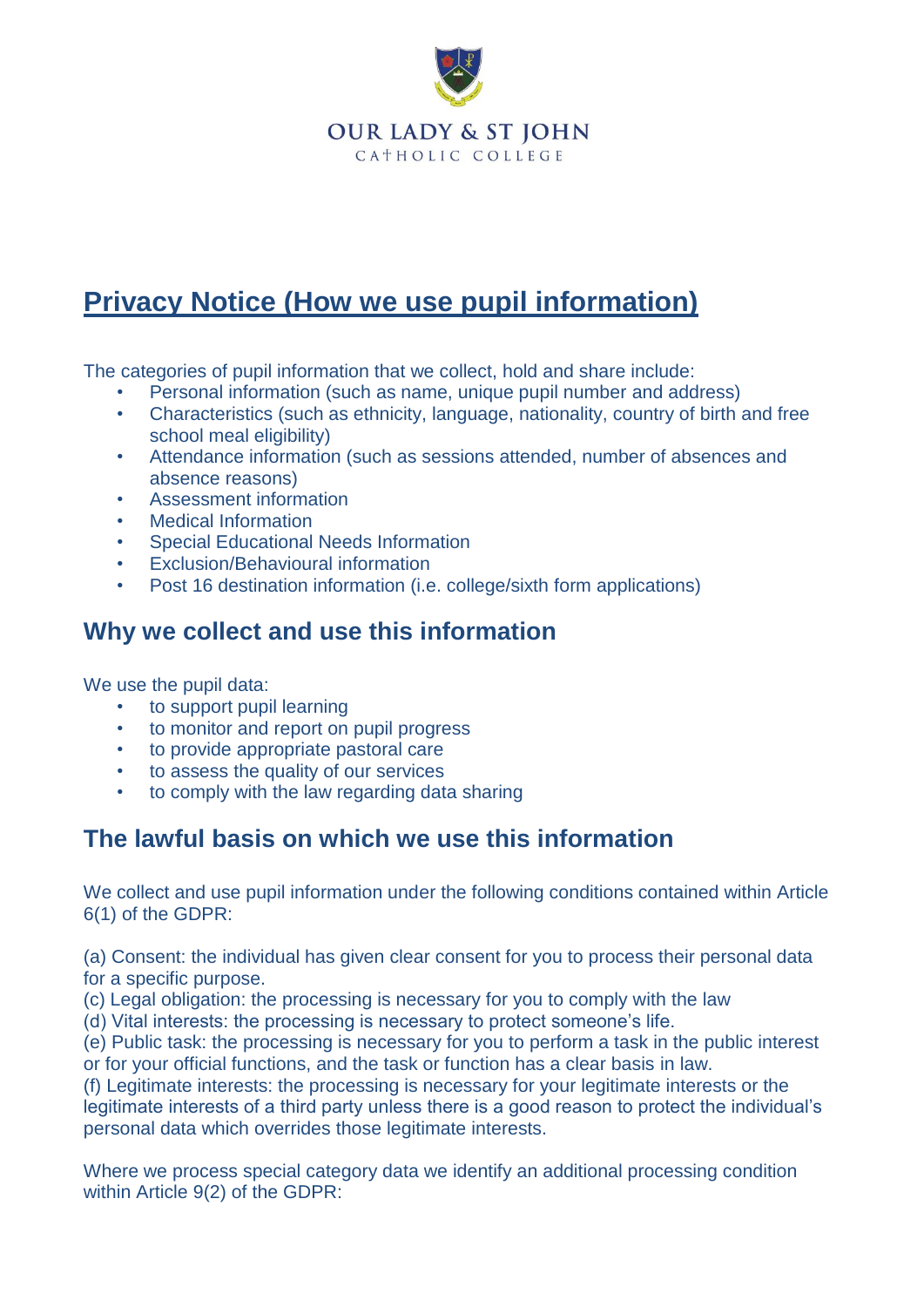## **Collecting pupil information**

Whilst the majority of pupil information you provide to us is mandatory, some of it is provided to us on a voluntary basis. In order to comply with the General Data Protection Regulation, we will inform you whether you are required to provide certain pupil information to us or if you have a choice in this.

### **Storing pupil data**

We hold pupil data for a specified period which is detailed in the School's retention schedule which is contained within the IRMS's Information Management Toolkit for Schools. A copy of the retention schedule is available on request from the School's Data Protection Officer.

### **Who we share pupil information with**

We routinely share pupil information with:

- schools that the pupil's attend after leaving us
- our local authority
- the Department for Education
- **National Health Service**
- diocesan bodieses (if applicable)

## **Why we share pupil information**

We do not share information about our pupils with anyone without consent unless the law and our policies allow us to do so.

We share pupils' data with the Department for Education (DfE) on a statutory basis. This data sharing underpins school funding and educational attainment policy and monitoring. We are required to share information about our pupils with the (DfE) under regulation 5 of The Education (Information About Individual Pupils) (England) Regulations 2013.

#### **Data collection requirements:**

To find out more about the data collection requirements placed on us by the Department for Education (for example; via the school census) go to [https://www.gov.uk/education/data](https://www.gov.uk/education/data-collection-and-censuses-for-schools)[collection-and-censuses-for-schools.](https://www.gov.uk/education/data-collection-and-censuses-for-schools)

#### **Youth support services**

#### **Pupils aged 13+**

Once our pupils reach the age of 13, we also pass pupil information to our local authority and / or provider of youth support services as they have responsibilities in relation to the education or training of 13-19 year olds under section 507B of the Education Act 1996 and Education and Skills Act 2008 the duty to participate in education or training.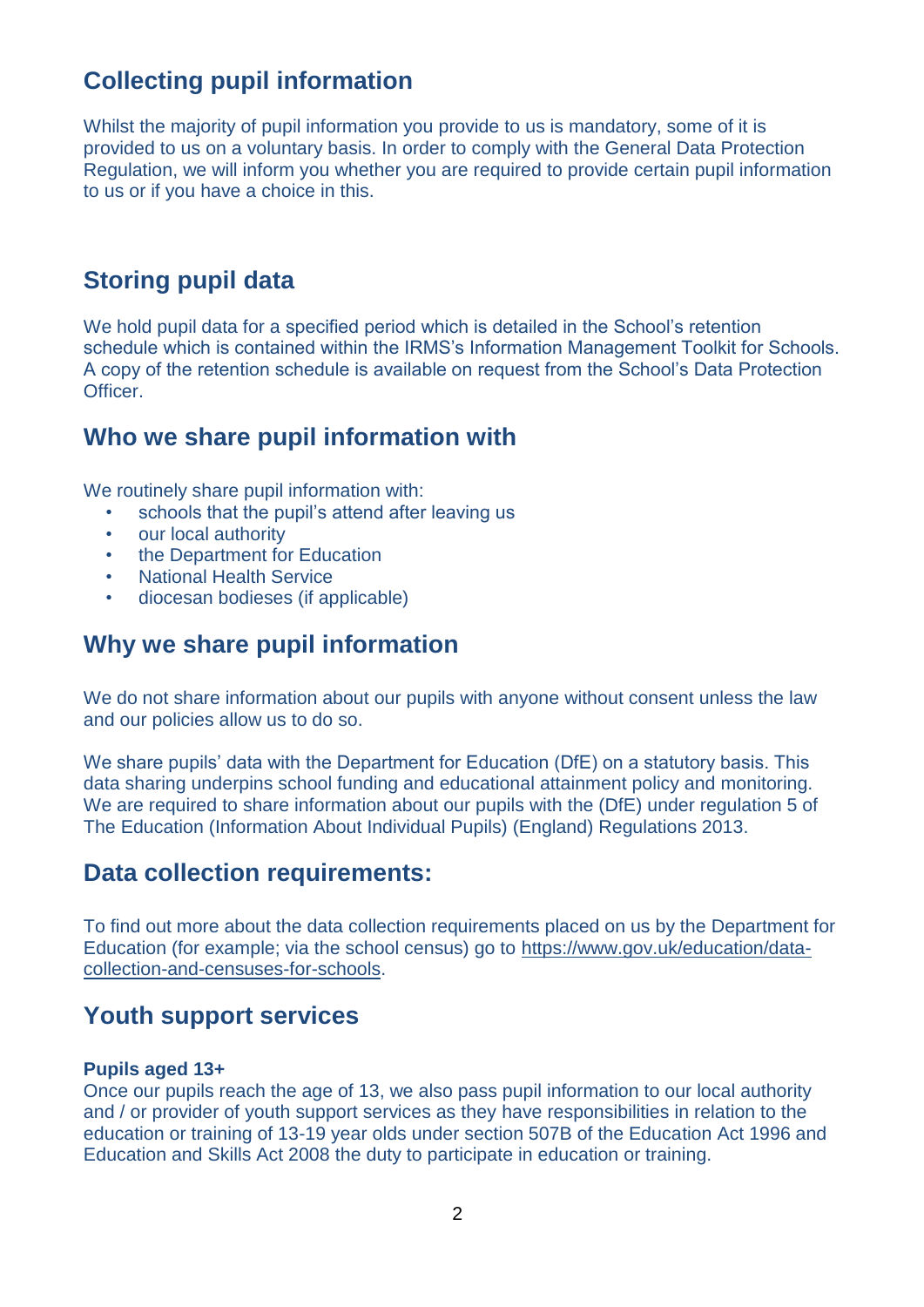This enables them to provide services as follows:

- youth support services
- careers advisers impartial careers information, advice and guidance

A parent or guardian can request that only their child's name, address and date of birth is passed to their local authority or provider of youth support services by informing us. This right is transferred to the child / pupil once he/she reaches the age 16.

#### **Pupils aged 16+**

We will also share certain information about pupils aged 16+ with our local authority and / or provider of youth support services as they have responsibilities in relation to the education or training of 13-19 year olds under section 507B of the Education Act 1996 and Education and Skills Act 2008 the duty to participate in education or training

This enables them to provide services as follows:

- post-16 education and training providers
- youth support services
- careers advisers impartial careers information, advice and guidance

For more information about services for young people, please visit our local authority website.

### **The National Pupil Database (NPD)**

The NPD is owned and managed by the Department for Education and contains information about pupils in schools in England. It provides invaluable evidence on educational performance to inform independent research, as well as studies commissioned by the Department. It is held in electronic format for statistical purposes. This information is securely collected from a range of sources including schools, local authorities and awarding bodies.

We are required by law, to provide information about our pupils to the DfE as part of statutory data collections such as the school census and early years' census. Some of this information is then stored in the NPD. The law that allows this is the Education (Information About Individual Pupils) (England) Regulations 2013.

To find out more about the NPD, go to

[https://www.gov.uk/government/publications/national-pupil-database-user-guide-and](https://www.gov.uk/government/publications/national-pupil-database-user-guide-and-supporting-information)[supporting-information.](https://www.gov.uk/government/publications/national-pupil-database-user-guide-and-supporting-information)

The department may share information about our pupils from the NPD with third parties who promote the education or well-being of children in England by:

- conducting research or analysis
- producing statistics
- providing information, advice or guidance

The Department has robust processes in place to ensure the confidentiality of our data is maintained and there are stringent controls in place regarding access and use of the data.